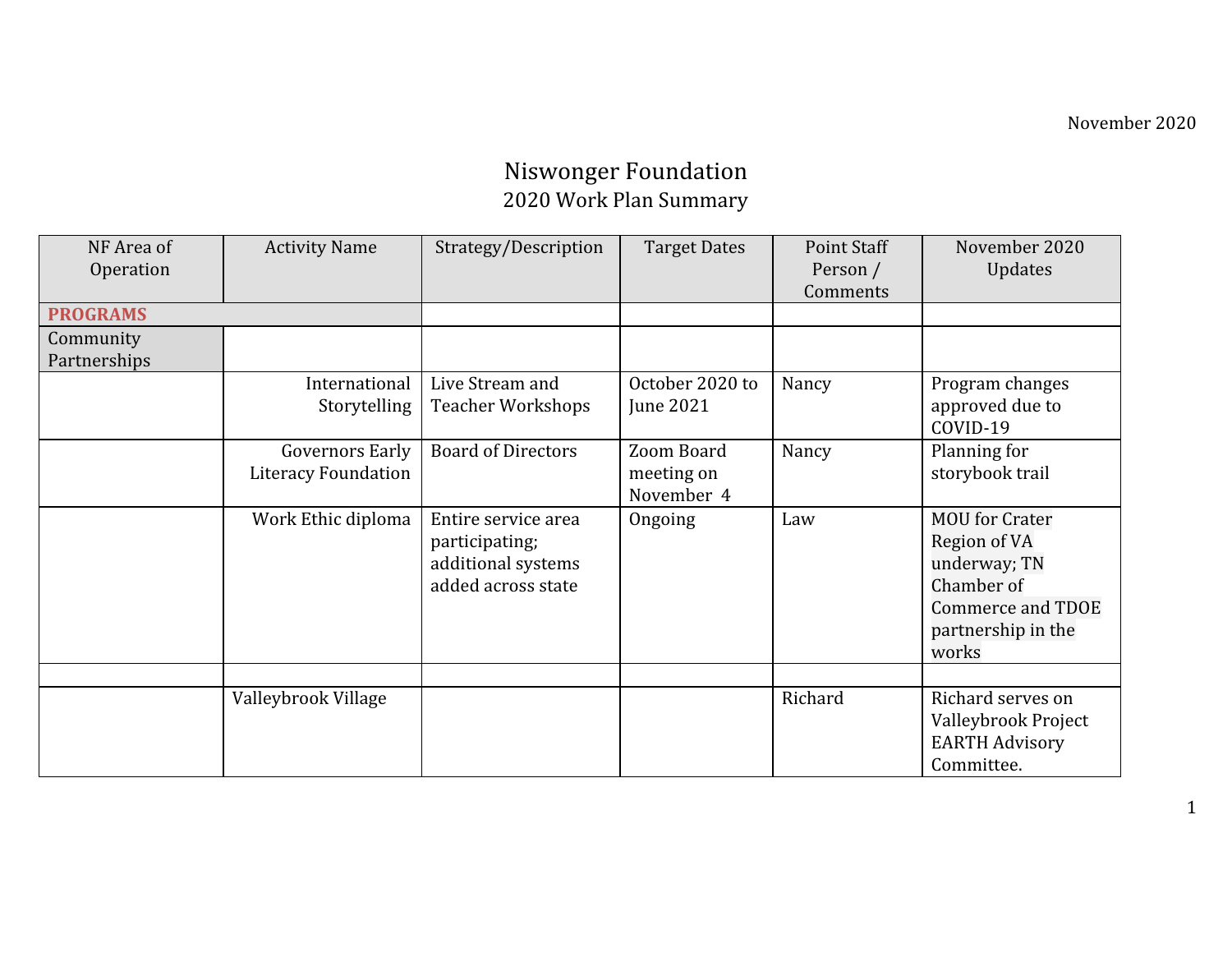|                    | <b>NPAC</b>                               | Camp NPAC for Kids                                                                                                               | Decision has not<br>been made<br>regarding camps<br>for 2021 | Kathy, Nancy  | Mini Grants<br>unavailable for<br>2020-2021                                                                                                                                                                                                                  |
|--------------------|-------------------------------------------|----------------------------------------------------------------------------------------------------------------------------------|--------------------------------------------------------------|---------------|--------------------------------------------------------------------------------------------------------------------------------------------------------------------------------------------------------------------------------------------------------------|
|                    | <b>Second Harvest Food</b><br><b>Bank</b> | Backpack program                                                                                                                 |                                                              | Nancy         | Mini Grants<br>unavailable for<br>2020-2021                                                                                                                                                                                                                  |
| CareerConnect      | Summer<br>Experience/Interns              | Exploring June and July<br>2021 dates for 2 x<br>2-week immersive<br>career experience at<br><b>Greene Technology</b><br>Center. | 2021 Dates are<br>to be<br>determined.                       | Law/Gabby     | Planning for two<br><b>Summer Experience</b><br>camps for June and July<br>of 2021; exploring<br>possible alternatives if<br>Covid restrictions are<br>still in place; preparing<br>for internships.                                                         |
|                    | <b>Program Activities</b><br>monthly      | Monthly online meetings<br>for Class of 2021, 2022,<br>and 2023.                                                                 | Aug 2020 - Dec<br>2020                                       | Law/Gabby     | Monthly meetings have<br>taken place with the<br>majority being online via<br>Zoom (2 in-person<br>meetings have happened<br>at North Greene High<br>School); developing<br>post-secondary plans for<br>Class of 2021 (approx.<br>95% on track for college). |
| Niswonger Scholars | Summer Leadership<br>Institute            | Leadership Program                                                                                                               | May 25-29 2020                                               | Nancy/Barbara | Summer Leadership<br>Institute was held<br>with major changes to<br>daily agenda. Still, a                                                                                                                                                                   |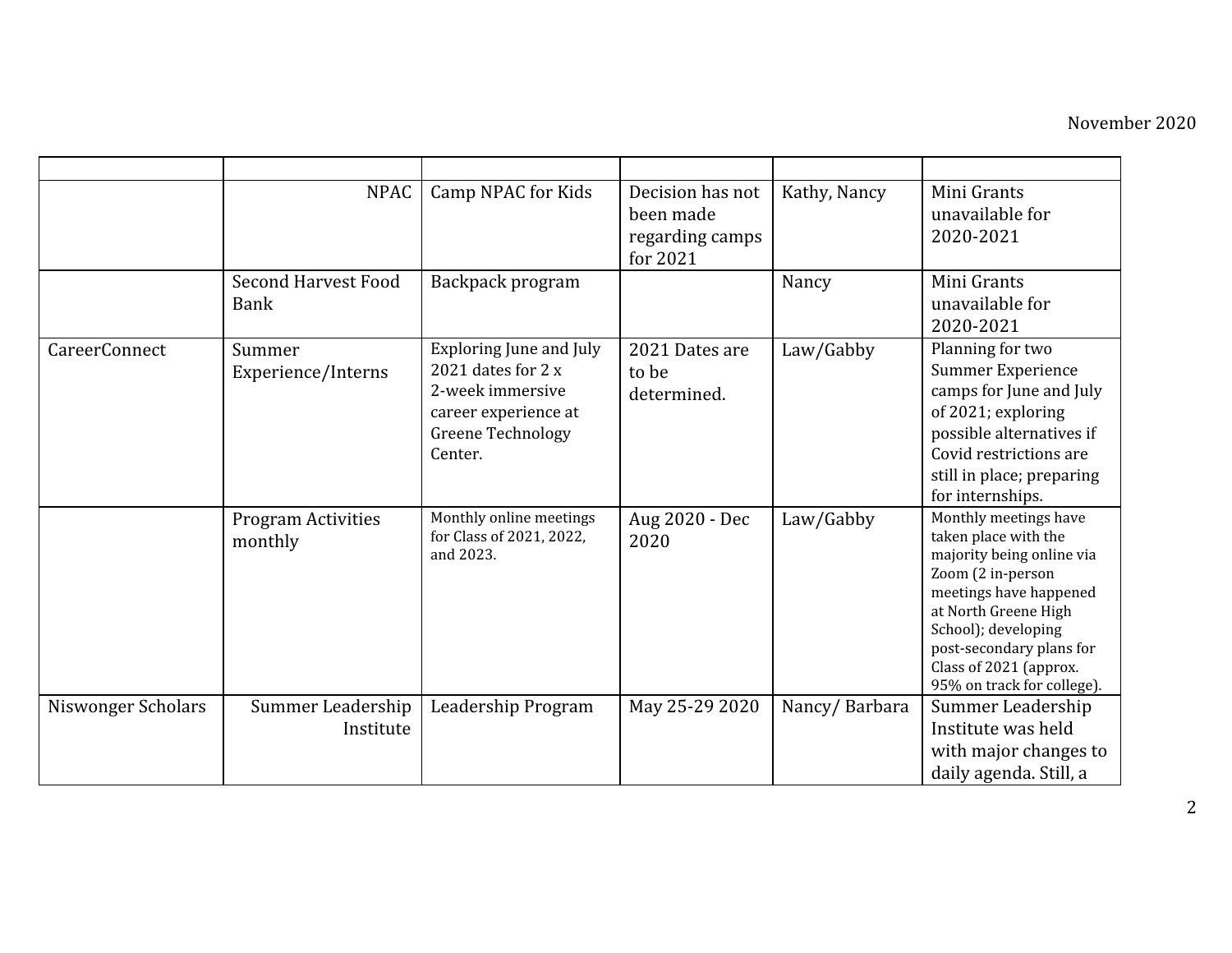|               |                                |                                                                                                   |                            |                | successful, rewarding<br>week.                                                                                                                                                                   |
|---------------|--------------------------------|---------------------------------------------------------------------------------------------------|----------------------------|----------------|--------------------------------------------------------------------------------------------------------------------------------------------------------------------------------------------------|
|               | Winter Leadership<br>Institute |                                                                                                   | Dec. 17-18 2020            | Nancy/Barbara  | Institute set at<br>General Morgan Inn<br>with necessary<br>precautions in place                                                                                                                 |
|               | Alumni Meeting                 |                                                                                                   | December 19,<br>2020       | Nancy/Barbara  | Not held due to<br>COVID-19                                                                                                                                                                      |
|               | <b>Scholar Selections</b>      |                                                                                                   | Nov. 10, 2020              | Nancy/Barbara  | <b>Scholar Selections</b><br>Cancelled this year                                                                                                                                                 |
|               | <b>New Scholars Dinner</b>     |                                                                                                   | <b>TBD</b>                 | Nancy/Barbara  | N/A                                                                                                                                                                                              |
|               | Scholar trips                  | Seniors - Normandy<br>Sophomore -Outdoor<br>Challenge<br>Juniors - New York<br>Freshmen - Bahamas | 2020                       | Nancy          | All trips were<br>cancelled due to<br>COVID-19                                                                                                                                                   |
|               | <b>Senior Scholars</b>         | <b>Graduation Dinner</b>                                                                          | Changed due to<br>COVID-19 | Nancy/Barbara  | A private event was<br>held in the<br><b>Foundation Board</b><br>room on May 28 with<br>just the graduating<br>seniors, Scott & Nikki<br>Niswonger, Nancy<br>Dishner and Barbara<br><b>Bates</b> |
| NiswongerCARE | Staff meeting/                 | Bi-monthly meetings                                                                               | Last Friday of             | Denise         | A combination of                                                                                                                                                                                 |
| (C3)          | trainings                      | with all NCARE staff                                                                              | each month                 | Anita<br>Shawn | in-person and virtual                                                                                                                                                                            |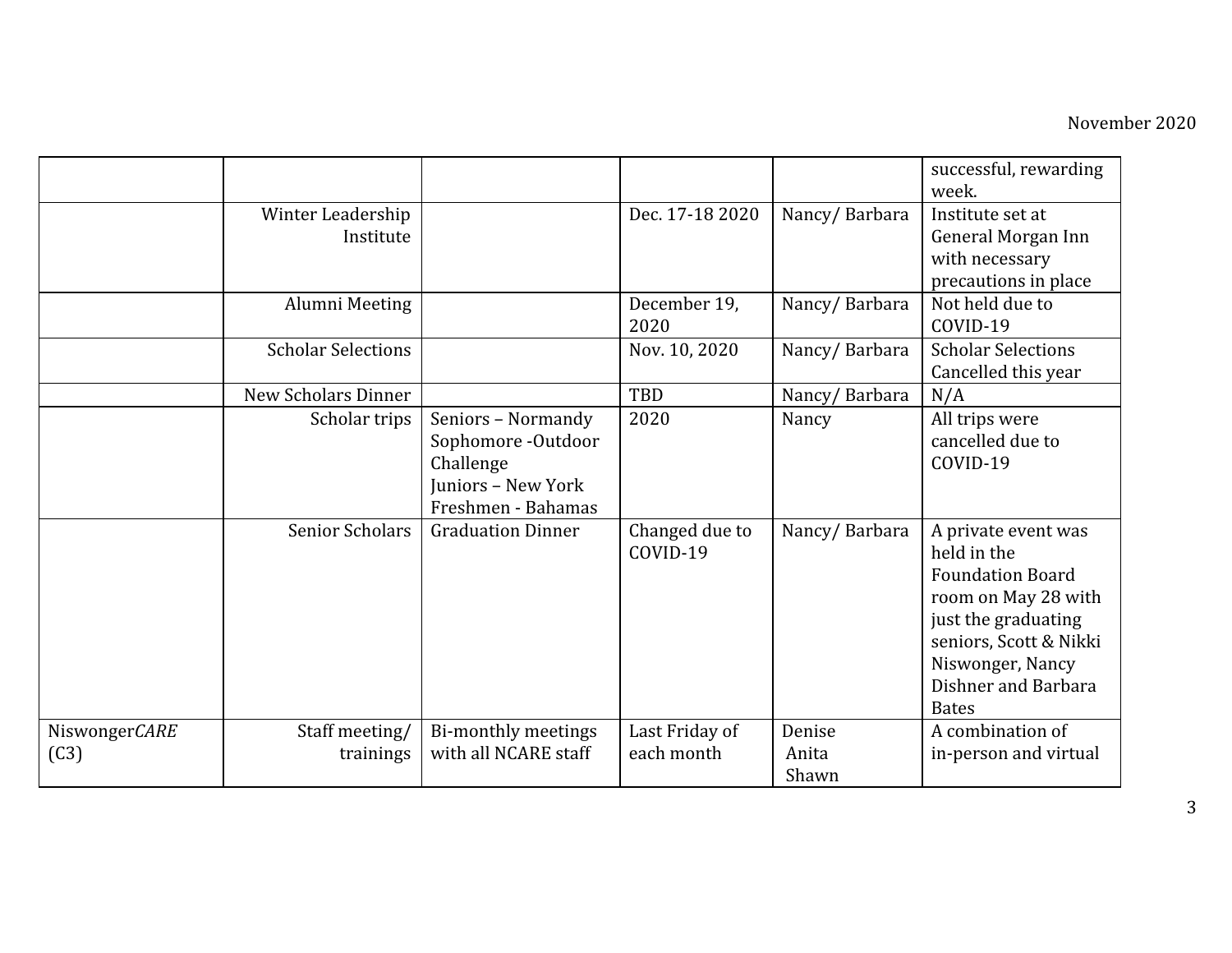|                                    | for training and<br>professional learning                                                |                       |                                                                  | staff meetings held as<br>scheduled                                                                                                                                         |
|------------------------------------|------------------------------------------------------------------------------------------|-----------------------|------------------------------------------------------------------|-----------------------------------------------------------------------------------------------------------------------------------------------------------------------------|
| Leadership Team<br>Meetings        | Weekly meetings for<br>planning and<br>preparation for key<br>programming<br>initiatives | <b>Every Thursday</b> | Denise<br>Anita<br>Shawn<br>Nellie                               | Meetings are being<br>held as scheduled<br>either virtually or<br>in-person                                                                                                 |
| Path to College Events             | State-sponsored<br>events to promote<br>college-going culture<br>within the schools:     | <b>Fall 2020</b>      | Advisors                                                         | <b>College Application</b><br>virtual event held for<br>all 30 high schools,<br><b>FAFSA Frenzy events</b><br>underway.                                                     |
| Summer Melt<br>Programming         | Big-Bright-Future                                                                        | <b>Fall 2020</b>      | Nellie                                                           | Data is being collected<br>and analyzed to<br>determine impact                                                                                                              |
| Outcome/Progress<br>Analysis       | Reviewing data<br>regarding progress on<br>major milestones                              | Ongoing               | Denise                                                           | Ongoing compilation<br>and analysis of data<br>including Advisor<br>Activity and FAFSA<br>submissions. Contact<br>logs to track virtual<br>contacts have been<br>developed. |
| Social Media/Website<br>Engagement | Facebook, Instagram,<br>Twitter, and YouTube,<br>NiswongerCARE<br>website                | Ongoing               | Denise-Facebook<br>Anita-Instagram<br>Shawn-Twitter &<br>Website | Social media outreach<br>strategies have been<br>developed, and<br>additional postings<br>about deadlines, and                                                              |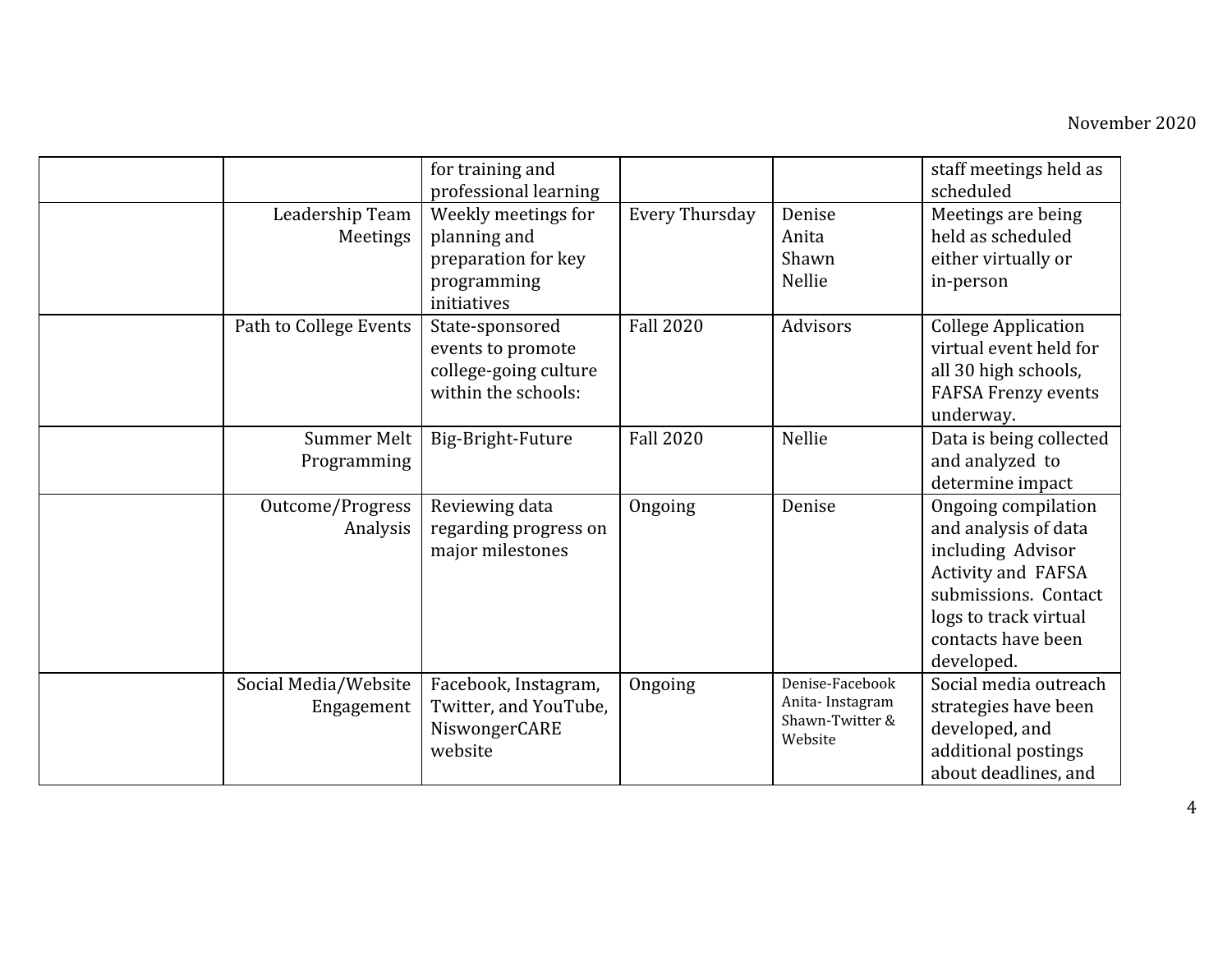|               |                         |                                                     |                  |       | resources are posted<br>multiple times per<br>week.                                                                                                   |
|---------------|-------------------------|-----------------------------------------------------|------------------|-------|-------------------------------------------------------------------------------------------------------------------------------------------------------|
|               | <b>Texting Platform</b> | Signal Vine-college<br>access messaging<br>platform | October 2020     | Anita | Set up,<br>implementation and<br>training for staff have<br>been completed.                                                                           |
| Personalized  |                         |                                                     |                  |       |                                                                                                                                                       |
| Learning (C3) |                         |                                                     |                  |       |                                                                                                                                                       |
|               | Niswonger Online        |                                                     |                  |       |                                                                                                                                                       |
|               |                         | <b>Consortium Fees</b>                              | Ongoing          | Gina  | Consortium Seat Fee=<br>$$125/$ seat<br><b>Affiliate Seat Fee</b><br>(when no CARE<br>money) = $$175$ /seat.<br>Fees will remain<br>steady this year. |
|               |                         |                                                     | <b>Fall 2020</b> | Gina  | Courses close Dec<br>16th. Final grades are<br>ready Dec 12st.                                                                                        |
|               |                         | COVID-19                                            | <b>Fall 2020</b> | Gina  | <b>Enrollment for Fall</b><br>$2020 = 798.$                                                                                                           |
|               |                         | Enrollment                                          | <b>Fall 2020</b> | Gina  | Enrollment is about<br>200 over normal due                                                                                                            |
|               |                         | COVID-19                                            |                  |       | to schools needing<br>courses for remote<br>learners.                                                                                                 |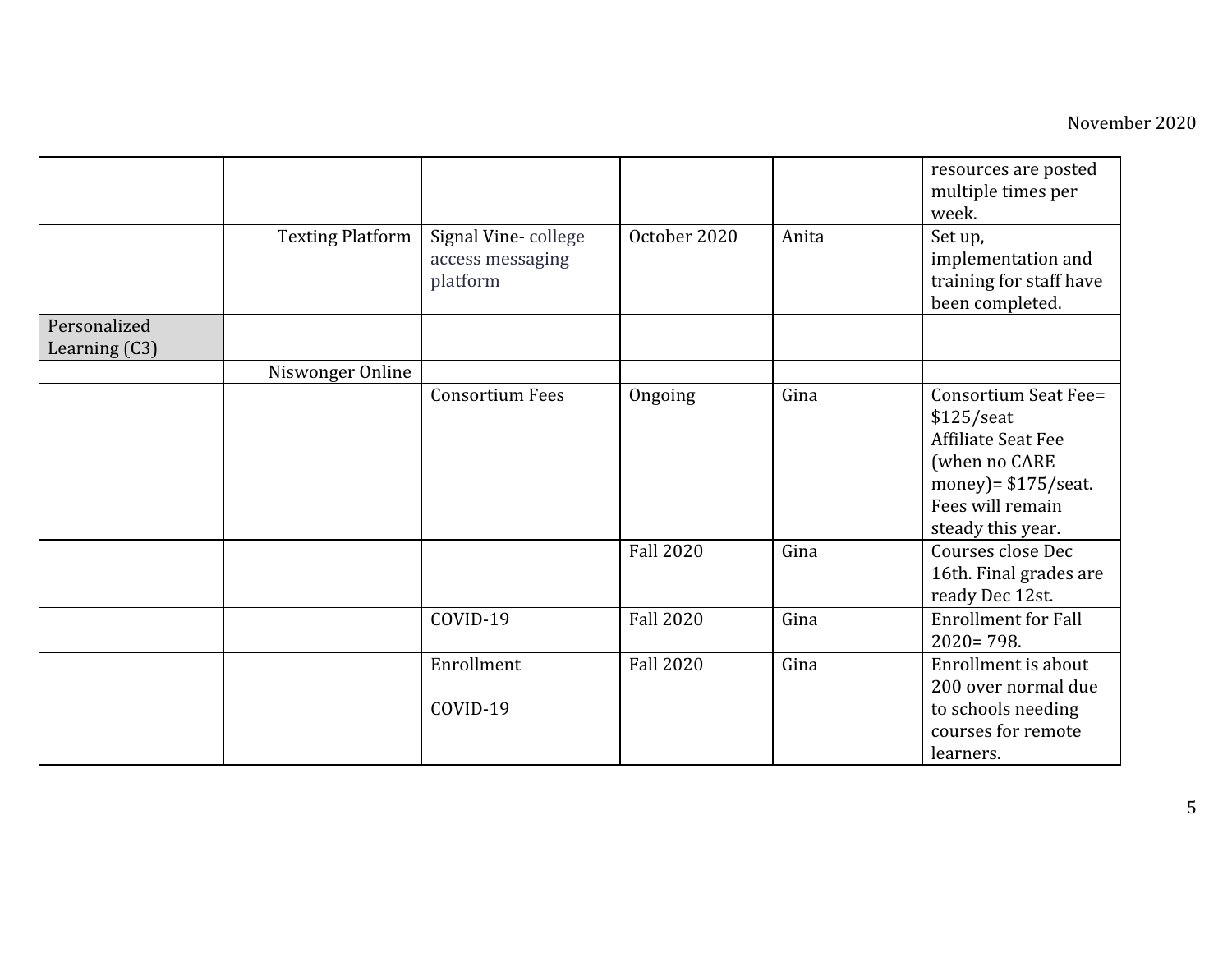|  | Niswonger Online<br><b>Course Development</b><br>COVID-19 & CARES<br>Grant | <b>Fall 2020</b> | Gina         | 23 New courses are<br>being developed with<br>CARES funds, 14 of<br>our online teachers<br>are doing this work                   |
|--|----------------------------------------------------------------------------|------------------|--------------|----------------------------------------------------------------------------------------------------------------------------------|
|  | <b>Course Catalog</b><br>Expansion<br>COVID-19 & CARES<br>Grant            | <b>Fall 2020</b> | Gina         | After this school year<br>our course catalog<br>will increase from 44<br>to 63 courses                                           |
|  | Seat Scholarships<br>COVID-19 & CARES<br>Grant                             | <b>Fall 2020</b> | Gina         | The CARES grant will<br>allow us to<br>scholarship 500 fully<br>online seats and up to<br>1000 blended<br>learning seats         |
|  | Professional<br>Development                                                | Ongoing          | Gina/Richard | Led multiple virtual<br>PDs through the Rural<br>Life program for<br>teachers wanting help<br>with online and<br>remote learning |
|  | Website<br>niswongeronline.com                                             | Ongoing          | Gina         | Continuously<br>updating website to<br>reflect programs and<br>needed information<br>regarding Niswonger<br>Online and Online    |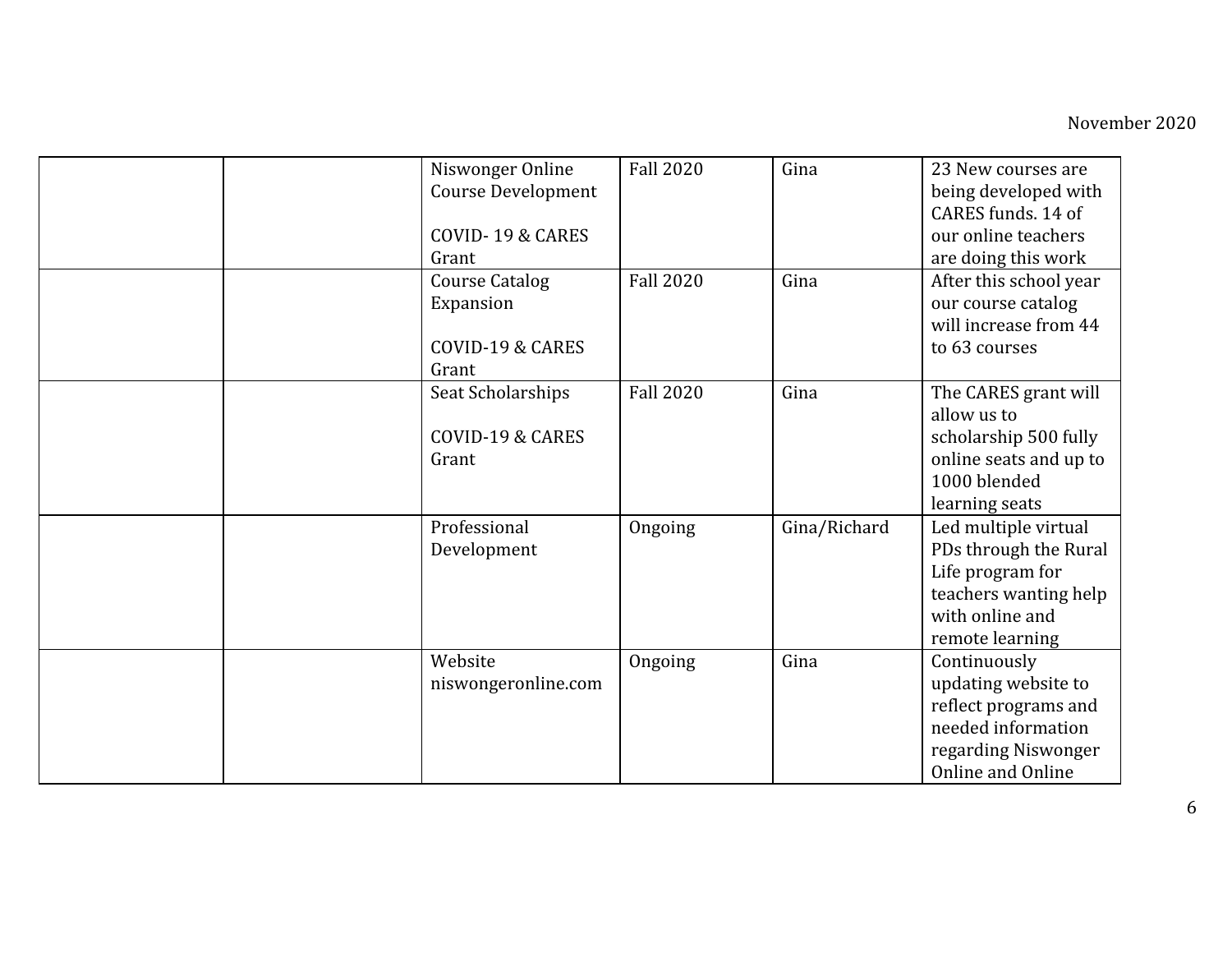|                                              |                                              |                  |                          | Dual enrollment<br>opportunities                                                                                                                                                                             |
|----------------------------------------------|----------------------------------------------|------------------|--------------------------|--------------------------------------------------------------------------------------------------------------------------------------------------------------------------------------------------------------|
| NiswongerCare<br>Online/Affiliate<br>Members | <b>CARE Foundation of</b><br>America Funding | Ongoing          | Gina                     | Currently have 4<br>school systems using<br><b>CARE Foundation</b><br>funds.                                                                                                                                 |
|                                              | <b>Affiliate System Fees</b>                 | Ongoing          | Gina                     | Possible look at<br>changing annual fee<br>set up for Affiliate<br>systems                                                                                                                                   |
|                                              | New Systems                                  | <b>Fall 2020</b> | Gina                     | Sevier Co has enrolled<br>students with us for<br>the first time this fall.<br>They are being billed<br>as consortium<br>members.                                                                            |
|                                              | Possible new Systems                         | Sp 2021          | Gina                     | Received encouraging<br>words from<br>Commissioner<br>Schwinn regarding<br>possible help with the<br>expansion of<br>Niswonger Online. We<br>hope that continues<br>and resources from<br>the state can help |
| Coding                                       | Variety of topics,<br>levels, and delivery   |                  | Richard/ETSU<br>partners | Partnership activities<br>remain "on hold".                                                                                                                                                                  |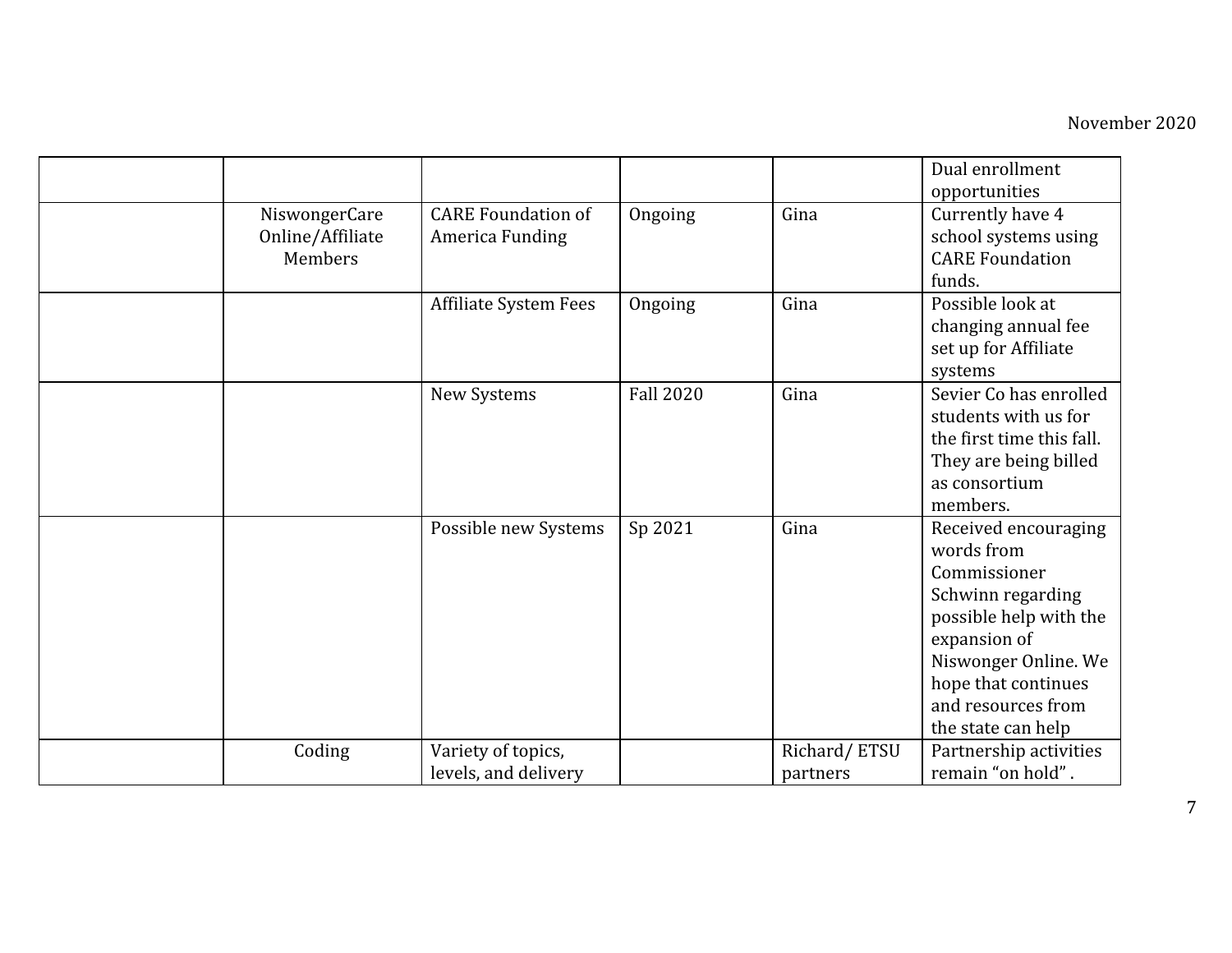|                   |                              | approaches<br>implemented.                          |                  |                                 |                                                                                                                                                                                                              |
|-------------------|------------------------------|-----------------------------------------------------|------------------|---------------------------------|--------------------------------------------------------------------------------------------------------------------------------------------------------------------------------------------------------------|
| Professional      |                              |                                                     |                  |                                 |                                                                                                                                                                                                              |
| Development (C3)  |                              |                                                     |                  |                                 |                                                                                                                                                                                                              |
|                   | Symposium                    |                                                     | June 22, 2021    | Vivian/Nancy/<br><b>Barbara</b> | Symposium has been<br>put on hold<br>indefinitely                                                                                                                                                            |
| <b>Rural LIFE</b> | <b>Instructional Coaches</b> | Selection                                           | April/May 2020   | Richard                         | For the 2020/21<br>school year, we have<br>two new coaches. A<br>coach to serve Sevier<br>County will replace<br>one resigning.<br>Another will serve<br>Washington County.                                  |
|                   |                              | School-year training                                | ongoing          |                                 | Our coaches have led<br>dozens of short virtual<br>PD sessions; they are<br>archived for viewing<br>as-needed. We are<br>currently<br>implementing a series<br>of support sessions<br>for new lead teachers. |
|                   |                              | Summer<br>Institutes/Strong<br><b>Start Network</b> | <b>June 2020</b> |                                 | In-depth summer PD<br>sessions for any RL<br>teacher. RL coaches<br>have taken the lead                                                                                                                      |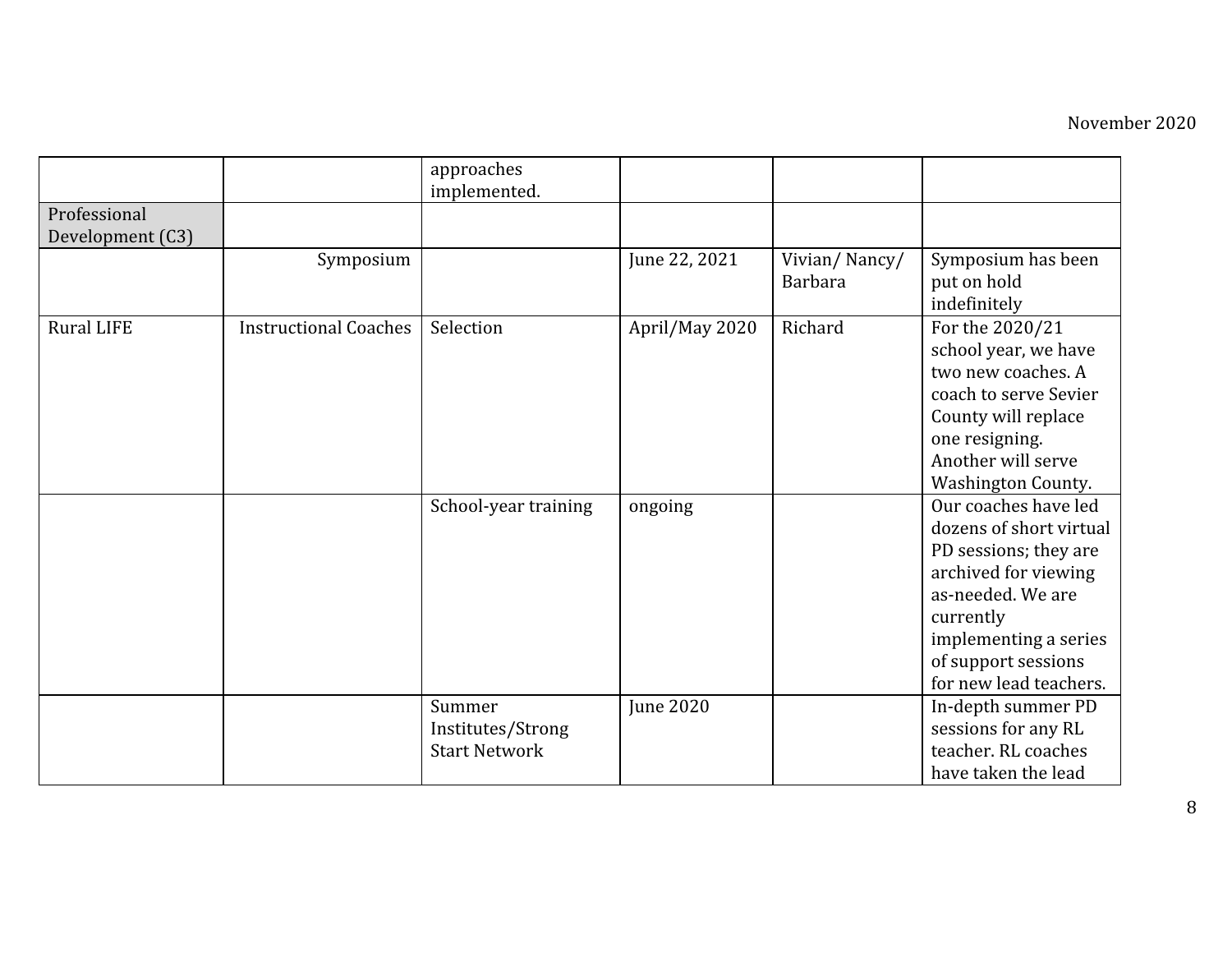|                               |                     |                                    |                                                     |                      | with planning, with all<br>sessions delivered in<br>webinar format.<br>Selections of<br>participants for the<br><b>Strong Start Network</b><br>is finalized;<br>participants will work<br>within their districts<br>on implementing new<br>ELA programs. |
|-------------------------------|---------------------|------------------------------------|-----------------------------------------------------|----------------------|----------------------------------------------------------------------------------------------------------------------------------------------------------------------------------------------------------------------------------------------------------|
|                               | <b>School Plans</b> |                                    | ongoing                                             |                      | School plans from<br>first group of schools<br>have been<br>implemented. Second<br>group have created<br>plans and<br>implemention has<br>started                                                                                                        |
| NTC (EIR coaching<br>project) |                     |                                    | Presentation to<br>Superintendents<br>and Directors | <b>Richard Bales</b> | <b>Planning for Summer</b><br>2020 kickoff; staff<br>being hired, schools<br>recruited.                                                                                                                                                                  |
| <b>OUTREACH</b>               |                     |                                    |                                                     |                      |                                                                                                                                                                                                                                                          |
| <b>TICUA Board</b>            |                     | <b>Board Meeting</b><br>October 14 | Ongoing                                             | Nancy                | <b>Annual Meeting</b><br>February 15-17, 2021                                                                                                                                                                                                            |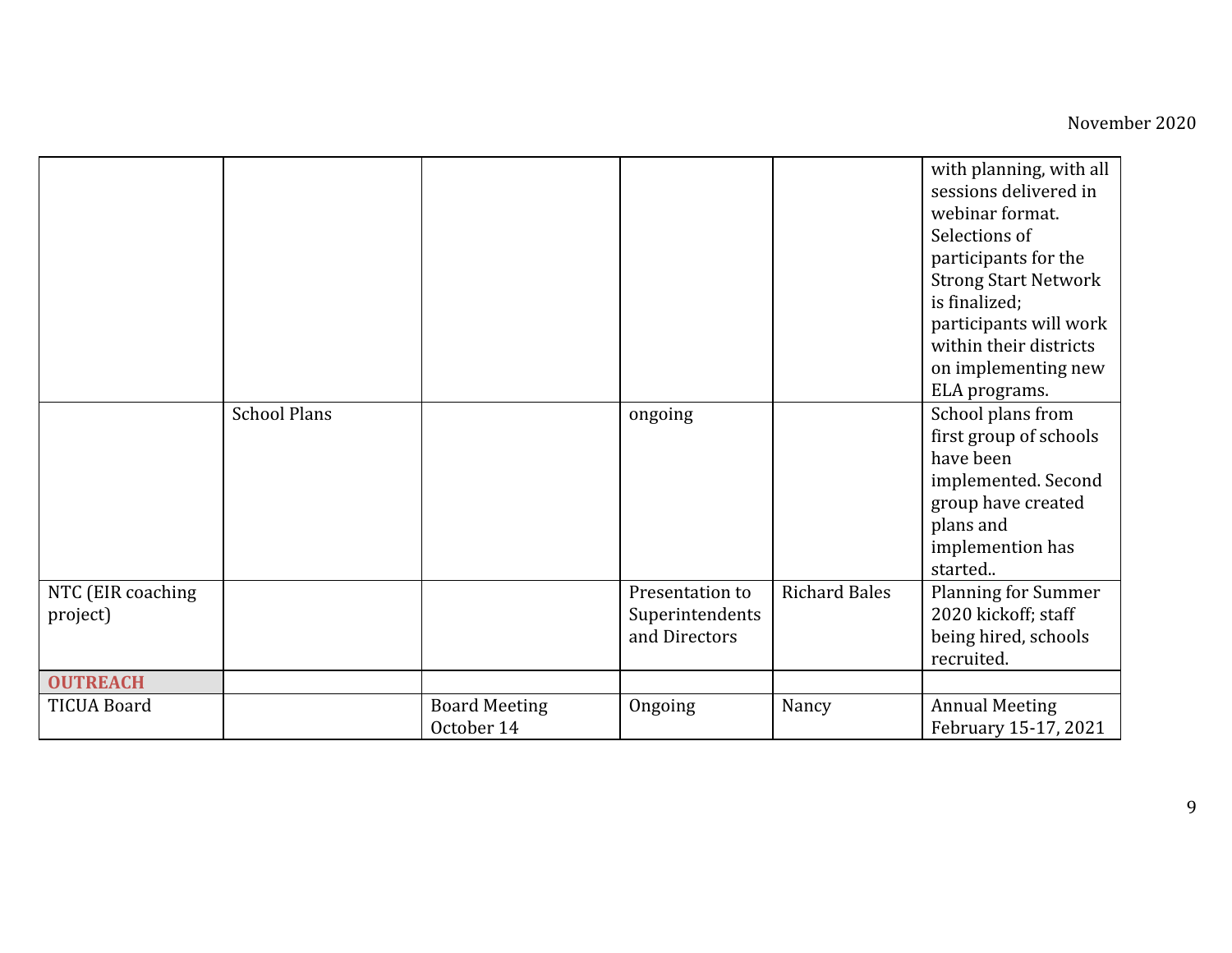| Drive to 55                                         |                                                  | Complete TN                                              | Steering<br>Committee -<br>ongoing | Nancy         | Denise representing<br>Foundation at<br>Pathways event in<br>February, Nashville                                                          |
|-----------------------------------------------------|--------------------------------------------------|----------------------------------------------------------|------------------------------------|---------------|-------------------------------------------------------------------------------------------------------------------------------------------|
| <b>Battelle for Kids</b><br>(BFK)                   |                                                  | Rural Collaborative<br>Initiative                        |                                    | Richard/Nancy | Informal meetings                                                                                                                         |
| <b>Gates Foundation</b>                             | <b>Learning Circle</b>                           | Representative group<br>from TN - Next<br>meeting May 18 | ongoing                            | Nancy         | Learning Circle -<br>Meeting May 18                                                                                                       |
|                                                     | i3/EIR Rural<br>Communities of<br>Practice       | Various<br>(webinars, etc.)                              |                                    | Richard       |                                                                                                                                           |
| Tennesseans for<br><b>Quality Early</b><br>Learning |                                                  | Nancy is a leader of a<br>Day on the HIll on<br>Feb. 19  | Ongoing                            | Nancy         | <b>Next Board meeting</b>                                                                                                                 |
| <b>ETSU</b>                                         | <b>Center of Excellence</b><br>in STEM Education | <b>STEM Hub Advisory</b><br>Council monthly<br>meetings  |                                    | Richard       | NF has representation<br>at most STEM Hub<br>meetings;<br>reorganization of<br>Center underway,<br>with a third college<br>participating. |
| Commissioner of                                     | Commissioner's                                   |                                                          | monthly                            | Nancy         | <b>Meeting First Monday</b>                                                                                                               |
| Education<br><b>SCORE</b>                           | <b>Advisory Council</b>                          | <b>Advisory Council</b>                                  | meetings                           | Nancy         | of each month<br>Regular virtual                                                                                                          |
|                                                     |                                                  |                                                          |                                    |               | meetings                                                                                                                                  |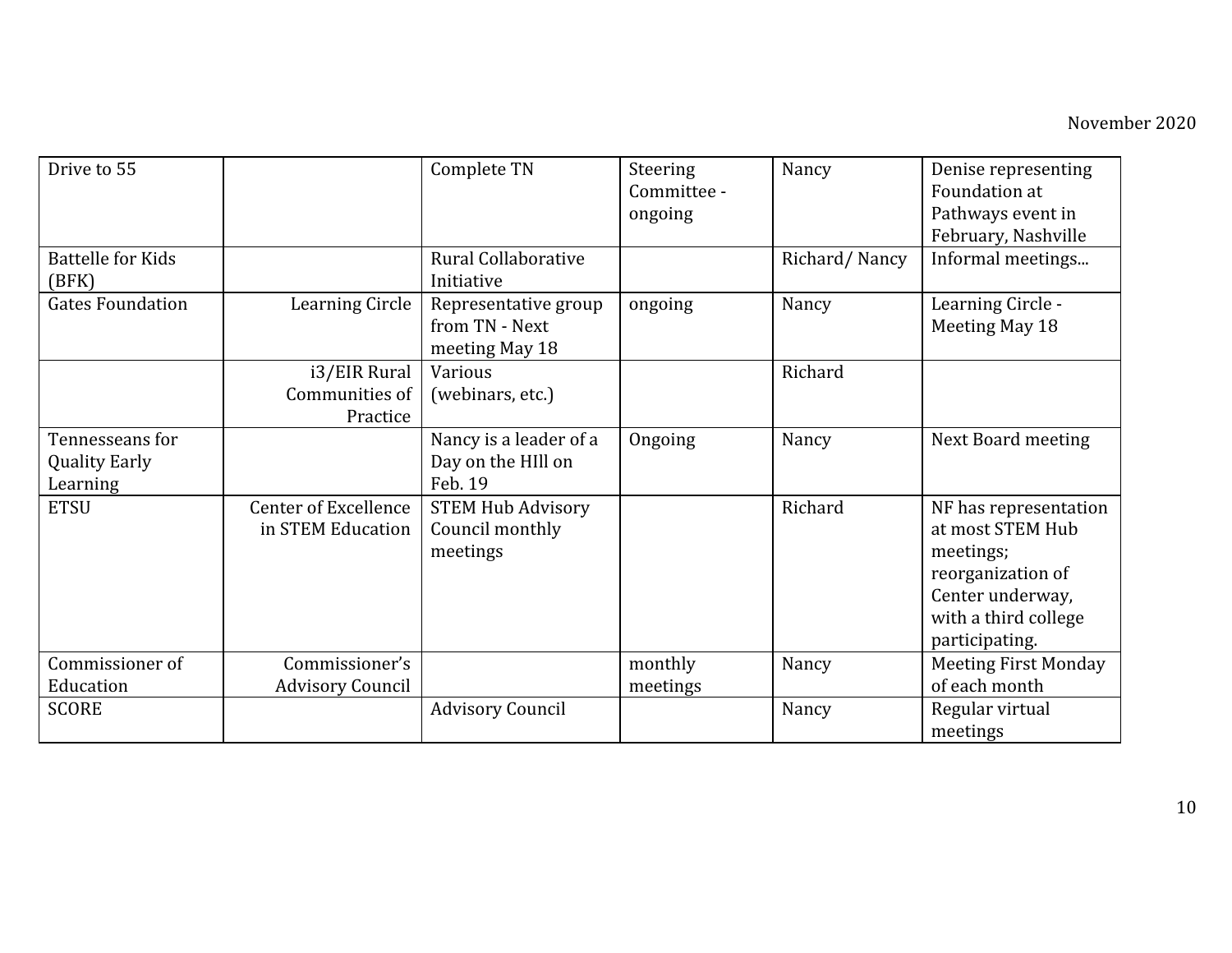| TN Dept. of Ed. /<br><b>CORE</b> office          |                                             | Regular meetings<br>with Superintendents |                     | Richard/Nancy   | Weekly virtual<br>meetings                                                                      |
|--------------------------------------------------|---------------------------------------------|------------------------------------------|---------------------|-----------------|-------------------------------------------------------------------------------------------------|
|                                                  |                                             | and Directors                            |                     |                 |                                                                                                 |
| AccelNow                                         |                                             |                                          | ongoing             | Richard         |                                                                                                 |
| Potential Grants &<br>Partnerships               |                                             |                                          |                     |                 |                                                                                                 |
|                                                  | 2020 EIR competition                        | STEM.LD proposal as                      |                     | Richard / Nancy | Proposal submitted;                                                                             |
|                                                  | (US Dept. Of Ed)                            | mid-pase proposal<br>(\$8M)              |                     |                 | awaiting December<br>announcement                                                               |
|                                                  | <b>National Science</b><br>Foundation       | Partnership with<br><b>ETSU</b>          |                     |                 | Continuing to explore<br>options.                                                               |
| Local Business &<br>Industry                     |                                             |                                          | Ongoing             | Nancy/Law       | Recruiting focused on<br>financial giving/<br>expansion ongoing                                 |
|                                                  | Tennessee Higher<br>Education<br>Commission | <b>Board Member</b>                      | Ongoing             | Nancy           | <b>Quarterly Meeting</b><br>November 6                                                          |
|                                                  | <b>TN Arts Commission</b>                   | Commissioner                             |                     | Nancy           | Nancy appointed in<br>October                                                                   |
| <b>ADMINISTRATION</b><br><b>&amp; OPERATIONS</b> |                                             |                                          |                     |                 |                                                                                                 |
| C <sub>3</sub> Leadership<br>Council             |                                             |                                          |                     | Nancy/Richard   | Annual meeting in<br>planning stage.                                                            |
|                                                  | Web page                                    | <b>Updates and News</b>                  | Spring/Fall<br>2020 | <b>Barbara</b>  | We have a new<br>company, Ravine<br>Software, hosting our<br>website. All major<br>changes were |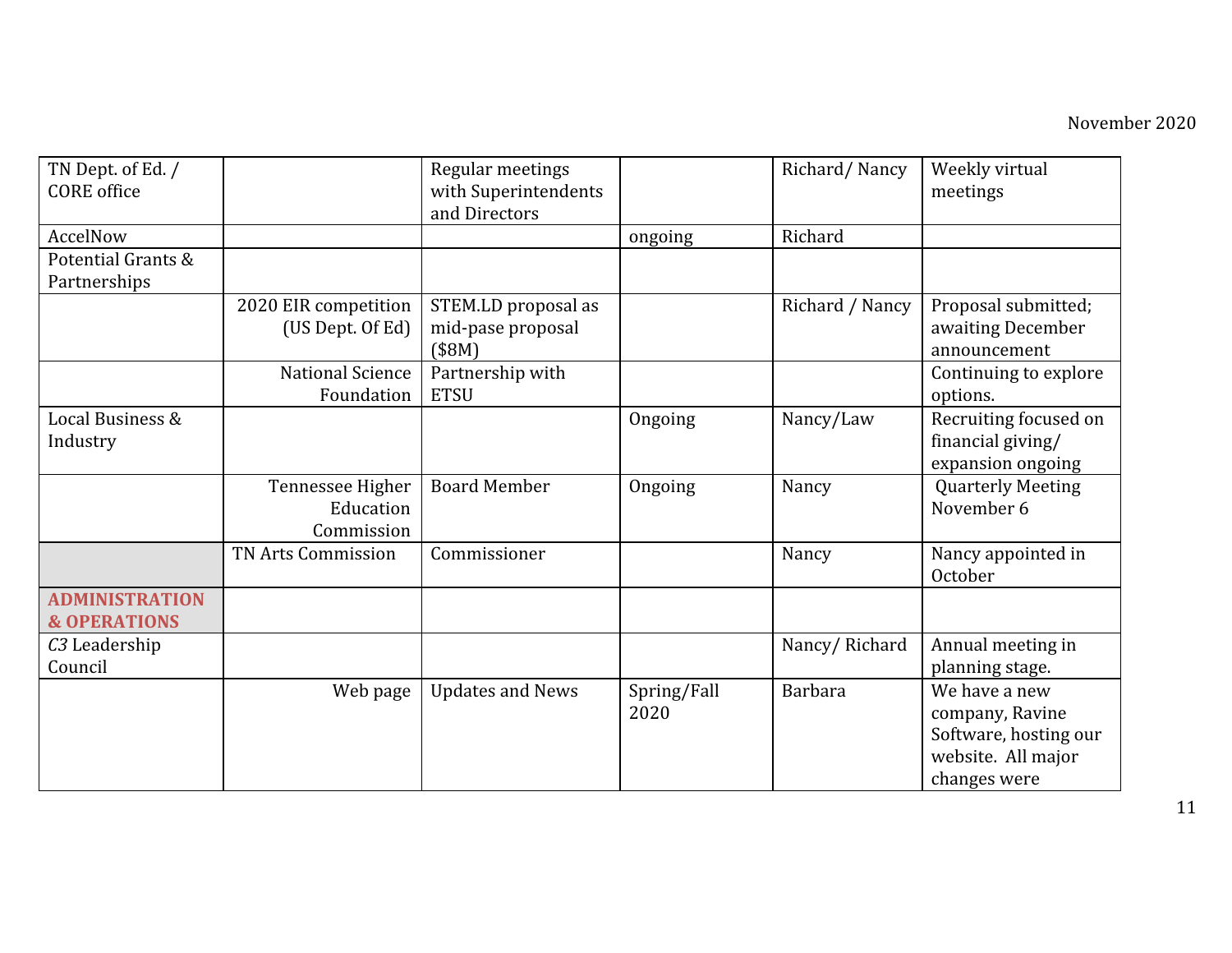|                     |                       |                      |           |                | submitted to them on    |
|---------------------|-----------------------|----------------------|-----------|----------------|-------------------------|
|                     |                       |                      |           |                | September 4. They       |
|                     |                       |                      |           |                | are still working on    |
|                     |                       |                      |           |                | getting these changes   |
|                     |                       |                      |           |                | completed.              |
|                     | Publications          | <b>Online News</b>   | Quarterly | Barbara/Nancy  | Online news went out    |
|                     |                       |                      |           |                | on August 10. Next      |
|                     |                       |                      |           |                | online newsletter is in |
|                     |                       |                      |           |                | process and should go   |
|                     |                       |                      |           |                | out late November       |
|                     |                       | <b>Annual Report</b> |           | Nancy          | The 2019-20 annual      |
|                     |                       |                      |           |                | report will be          |
|                     |                       |                      |           |                | completed in            |
|                     |                       |                      |           |                | December                |
|                     |                       | Scholars' Directory  |           | <b>Barbara</b> | 2020 Directory will be  |
|                     |                       |                      |           |                | completed in            |
|                     |                       |                      |           |                | November/December       |
|                     | Social Media          |                      |           | <b>Barbara</b> | Ongoing                 |
| Facilities          | New Building          |                      |           | Nancy          | Move Completed 2019     |
| $\&$<br>Memberships |                       |                      |           |                |                         |
| Subscriptions       |                       |                      |           |                |                         |
|                     | <b>NASSP</b>          |                      |           | Nancy          |                         |
|                     | Learning Forward      |                      |           | Richard        |                         |
|                     | <b>Education Week</b> |                      |           | Richard        |                         |
|                     | Phi Delta Kappa       |                      |           | Nancy          |                         |
|                     | Appalachian Funders   |                      |           | Richard        |                         |
|                     | Network               |                      |           |                |                         |